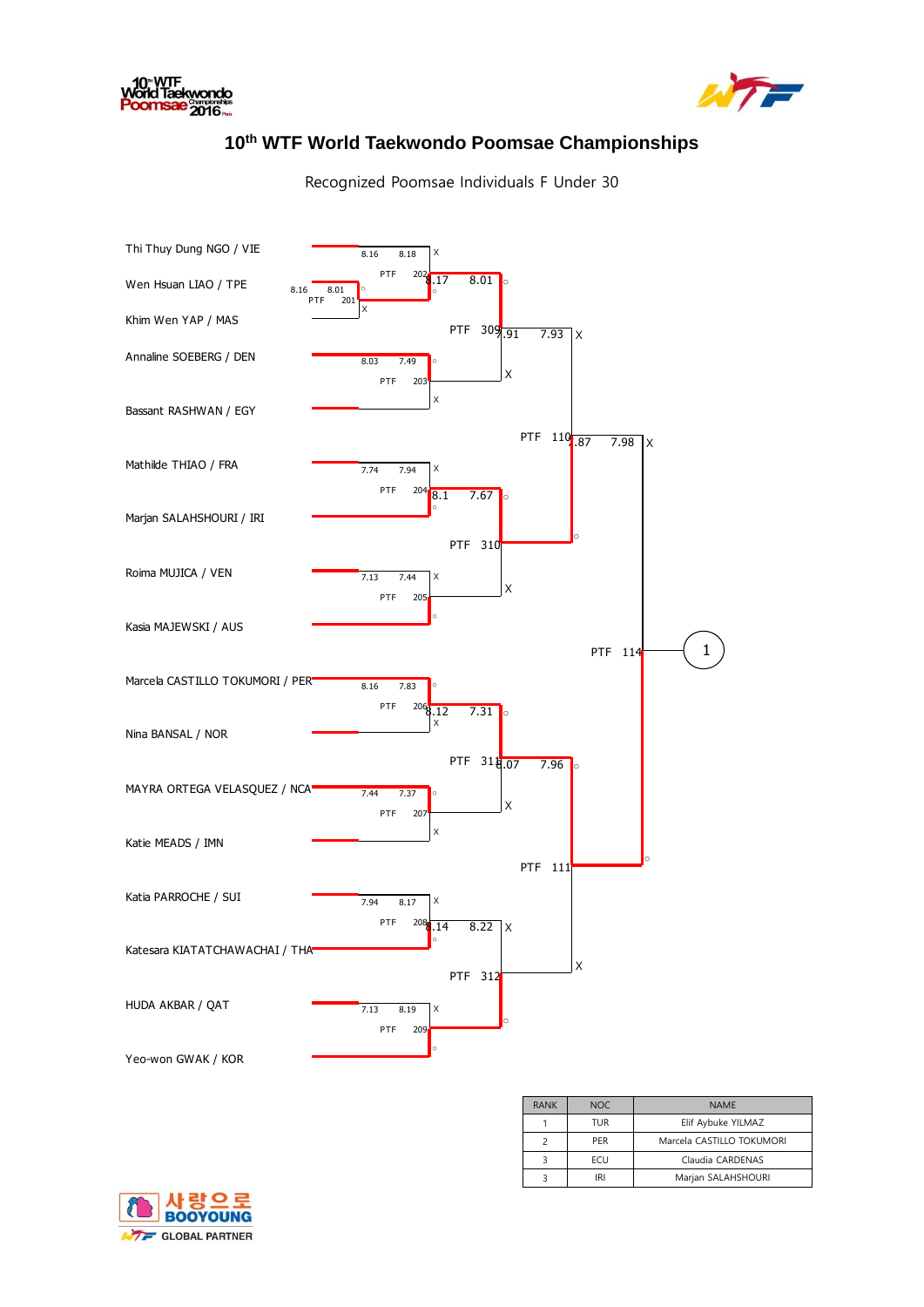



## **10th WTF World Taekwondo Poomsae Championships**

Recognized Poomsae Individuals F Under 30